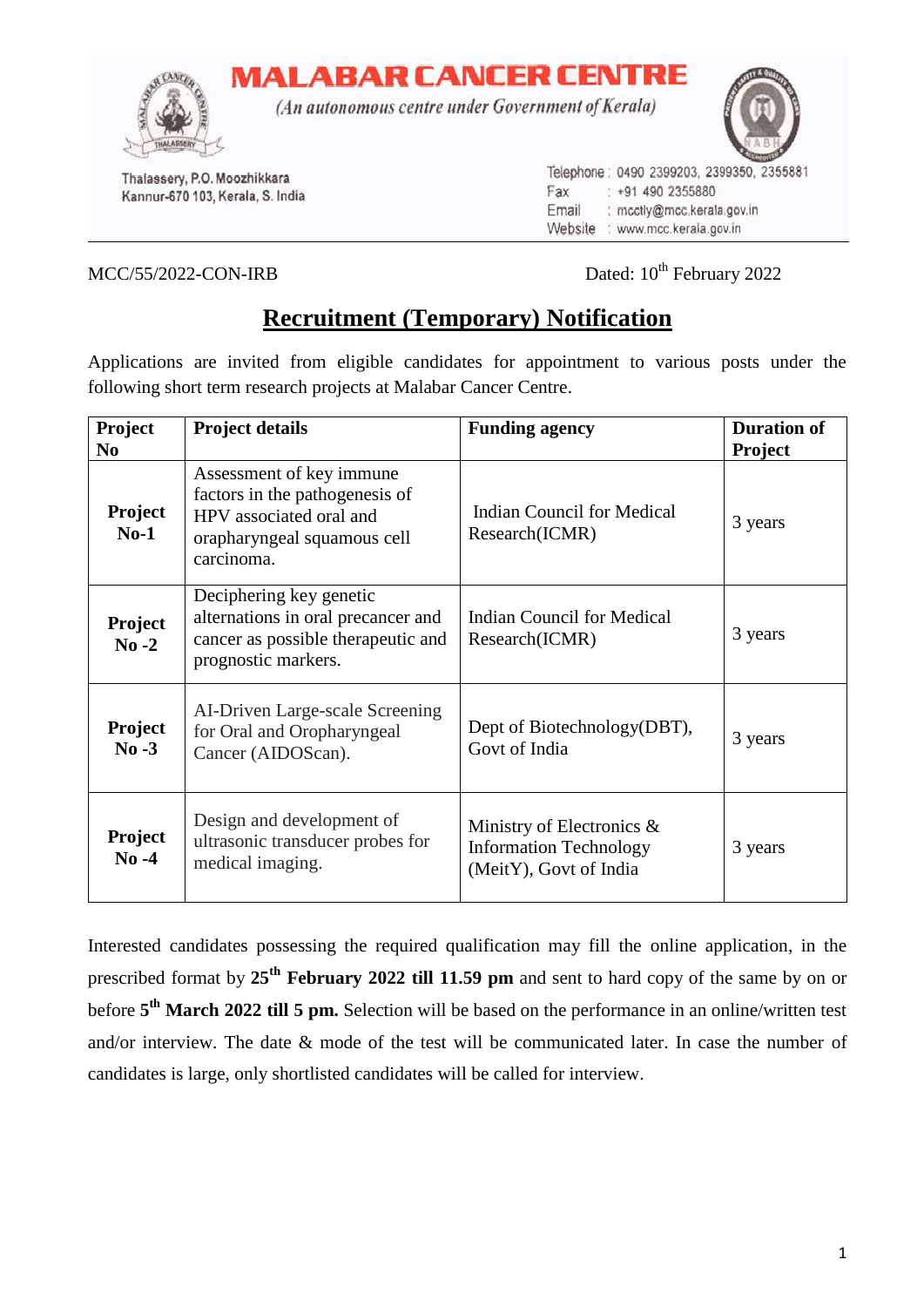## **Details of the Project**

| <b>SN</b> | Post                                                                                                                                         | <b>Essential Qualifications</b>                                                                                                                                                                                                              | <b>Experience</b>                                                                                                                                                                                                                                                                                        | <b>Maximum</b><br>age limit                                                                                                                          |
|-----------|----------------------------------------------------------------------------------------------------------------------------------------------|----------------------------------------------------------------------------------------------------------------------------------------------------------------------------------------------------------------------------------------------|----------------------------------------------------------------------------------------------------------------------------------------------------------------------------------------------------------------------------------------------------------------------------------------------------------|------------------------------------------------------------------------------------------------------------------------------------------------------|
| 1.        | <b>Research</b><br><b>Assistant</b><br>$(1$ post)<br>(Project No-1)<br>Consolidated<br>monthly<br>Salary:<br>Rs.31,000/-                     | MSc Biotechnology/<br>MSc Genetics/<br>MSc Molecular Biology/<br>MSc.MLT-Pathology                                                                                                                                                           | Preference shall be given<br>candidate with One year<br>experience in immune histo-<br>chemistry                                                                                                                                                                                                         | 30 years                                                                                                                                             |
| 2.        | JRF(1 post)<br>(Project No-2)<br>Consolidated<br>monthly salary<br>Rs.31,000/-<br>$+16\%$ HRA                                                | MSc Biotechnology/<br>MSc Genetics/<br><b>MSc Molecular Biology</b>                                                                                                                                                                          | <b>Nil</b>                                                                                                                                                                                                                                                                                               | 28 years and<br>2 years age<br>relaxation<br>for<br>the<br>candidate<br>with 2 years<br>of<br>experience in<br>the<br>concerned<br>research<br>field |
| 3.        | Lab<br><b>Technician</b><br>$(1$ post)<br>(Project No-3)<br>Consolidated<br>monthly salary<br>Rs.20,000/-<br>$+16\%$ HRA                     | BSc.MLT and six month<br>course in Cytotechnician<br><b>OR</b><br>MSc MLT (with<br>one year course/training in<br>Cytotechnology/Pathology)<br><b>OR</b><br>MSc Life science with one<br>year course/training in<br>Cytotechnology/Pathology | • BSc.MLT and six month<br>course in Cytotechnician<br>- 3 years of experiences<br>• MSc MLT (with one year<br>course/training in<br>Cytotechnology/Patholog<br>y) - 1 year of experience.<br>· M.Sc. Life Sciences with<br>course/training in<br>Cytotechnology/<br>Pathology - 1 year of<br>experience | 30 years                                                                                                                                             |
| 4.        | <b>Clinical</b><br><b>Research</b><br><b>Assistant</b><br>$(2$ Posts)<br>(Project No-4)<br>Consolidated<br>monthly<br>Salary:<br>Rs.32,000/- | <b>MSc Nursing</b>                                                                                                                                                                                                                           | <b>Nil</b>                                                                                                                                                                                                                                                                                               | 30 years                                                                                                                                             |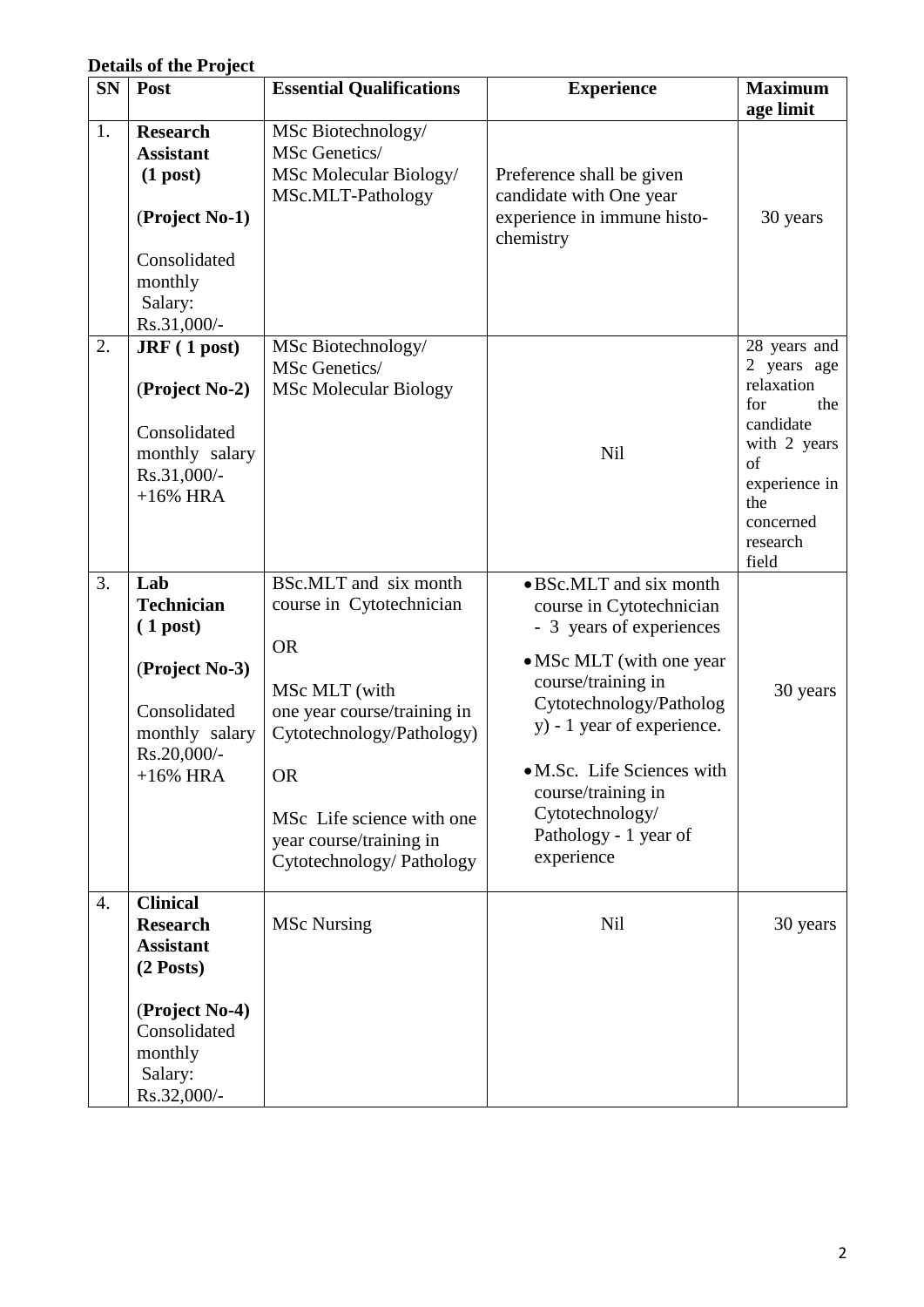#### **Terms & Conditions:**

- 1. The post is to be filled up only on purely temporary basis for a period of 3 years. The duration of an appointment will be one year. The extension will be based on the performance of the candidates
- 2. Above said post will be stationed at Malabar Cancer Centre, Thalassery
- 3. Since the post is purely temporary, the incumbents selected will have no claim for regular posts and benefits
- 4. Applications will be screened and selected candidates will be called for interview. Application received after the due date will not be considered under any circumstances. Details regarding the interview date will be informed later. There may be a screening tests if the number of candidates more than 5 per post. The marks obtained in screening test will not be used for selection except in case of tie in interview.
- 5. Any attempt at influencing any official of MCC will be a straightforward reason for outright rejection of the application. Such candidates will be debarred for a period of 5 years from applying to any post in MCC
- 6. No TA/DA etc. will be given to attend the Interview or joining of post and out Stationed candidate should make his/her own arrangement for stay for interview and joining of post, if offered
- 7. Qualification and experience should be from a recognized University or organization (Recognized by Central or state Government)
- 8. Age will be calculated as on  $1<sup>st</sup>$  January of the year. ie 01-01-2022
- 9. The decision of Director is final in all aspects of recruitment
- 10.Canvassing in any form will lead to automatic disqualification. Candidates are advised to desist from such unholy practices

### **How to apply:**

- 1. Candidates should apply ONLINE through our website **[www.mcc.kerala.gov.in](http://www.mccc.kerala.gov.in/)**
- 2. Please assure that your photograph in digital format with the following specification, before proceeding to Online Registration.
	- Maximum Image Size: 30Kb
	- Image Dimension: 150W X 200H px
	- $\bullet$  Image Type: .jpg format
- 3. The **application fee is Rs. 50 / - for SC / ST category and Rs. 250 / - for others** and can be paid through online.
- **4. The last date of submission of ONLINE application is 25th February 2022 till 11.59 pm**